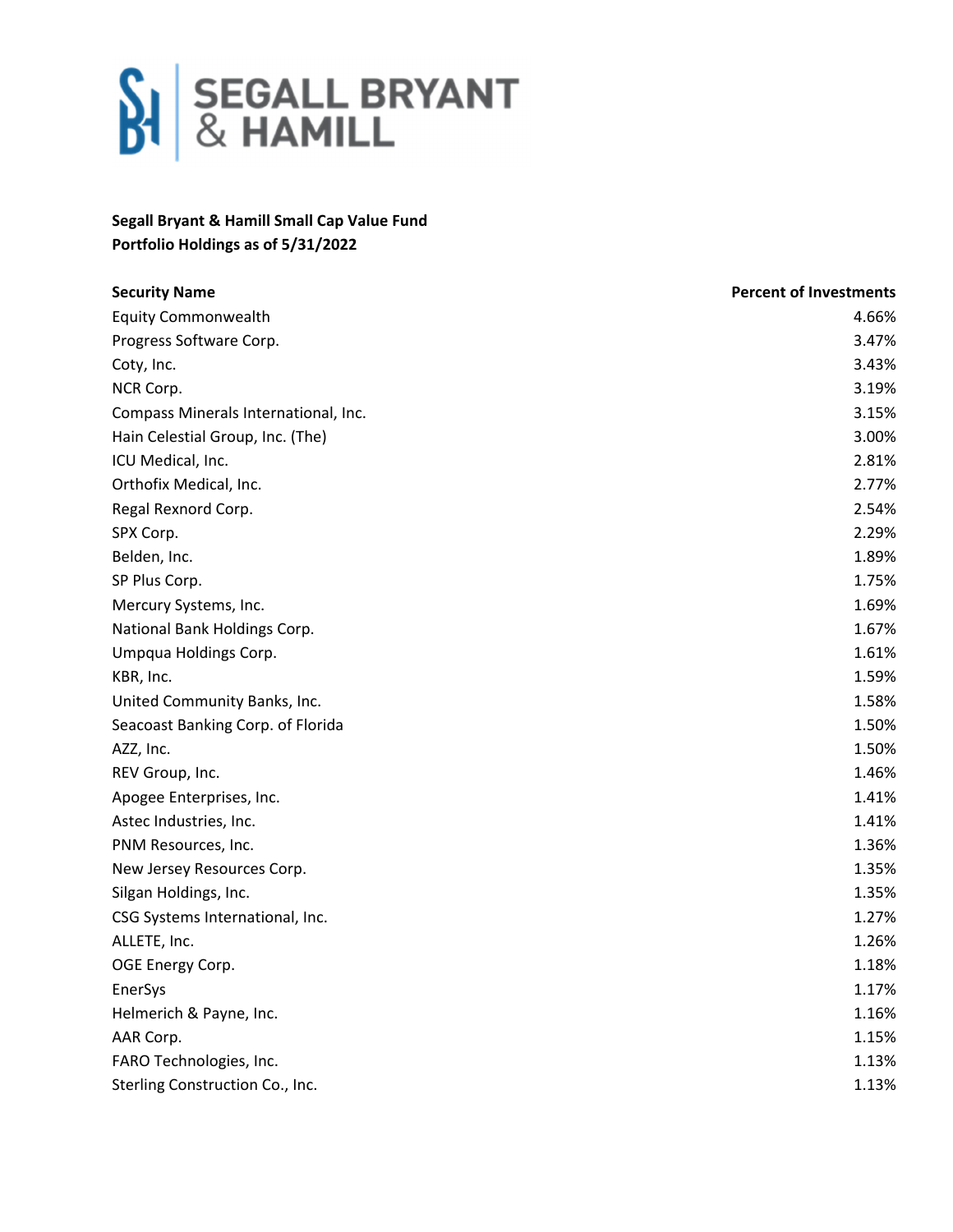

| <b>Security Name</b>                | <b>Percent of Investments</b> |
|-------------------------------------|-------------------------------|
| Dril-Quip, Inc.                     | 1.09%                         |
| Glatfelter Corp.                    | 1.07%                         |
| Element Solutions, Inc.             | 1.07%                         |
| Glacier Bancorp, Inc.               | 1.02%                         |
| Range Resources Corp.               | 0.99%                         |
| Community Bank System, Inc.         | 0.96%                         |
| CIRCOR International, Inc.          | 0.96%                         |
| Quanex Building Products Corp.      | 0.95%                         |
| Pacific Premier Bancorp, Inc.       | 0.94%                         |
| PDC Energy, Inc.                    | 0.92%                         |
| Summit Materials, Inc.              | 0.92%                         |
| WesBanco, Inc.                      | 0.92%                         |
| Gildan Activewear, Inc.             | 0.87%                         |
| Enterprise Financial Services Corp. | 0.87%                         |
| Cousins Properties, Inc.            | 0.86%                         |
| <b>Physicians Realty Trust</b>      | 0.84%                         |
| Conduent, Inc.                      | 0.81%                         |
| Avista Corp.                        | 0.79%                         |
| BioCryst Pharmaceuticals, Inc.      | 0.77%                         |
| Modine Manufacturing Co.            | 0.74%                         |
| MEDNAX, Inc.                        | 0.72%                         |
| Harley-Davidson, Inc.               | 0.71%                         |
| Quotient Technology, Inc.           | 0.68%                         |
| Green Dot Corp.                     | 0.66%                         |
| Huron Consulting Group, Inc.        | 0.65%                         |
| First Busey Corp.                   | 0.65%                         |
| Columbus McKinnon Corp.             | 0.59%                         |
| Alkermes PLC                        | 0.58%                         |
| Alamos Gold, Inc.                   | 0.58%                         |
| eHealth, Inc.                       | 0.53%                         |
| Surmodics, Inc.                     | 0.51%                         |
| DIGITALBRIDGE GROUP INC CL A COM    | 0.50%                         |
| Empire State Realty Trust, Inc.     | 0.45%                         |
| Lakeland Financial Corp.            | 0.45%                         |
| Beacon Roofing Supply, Inc.         | 0.42%                         |
| AngioDynamics, Inc.                 | 0.42%                         |
| Renasant Corp.                      | 0.36%                         |